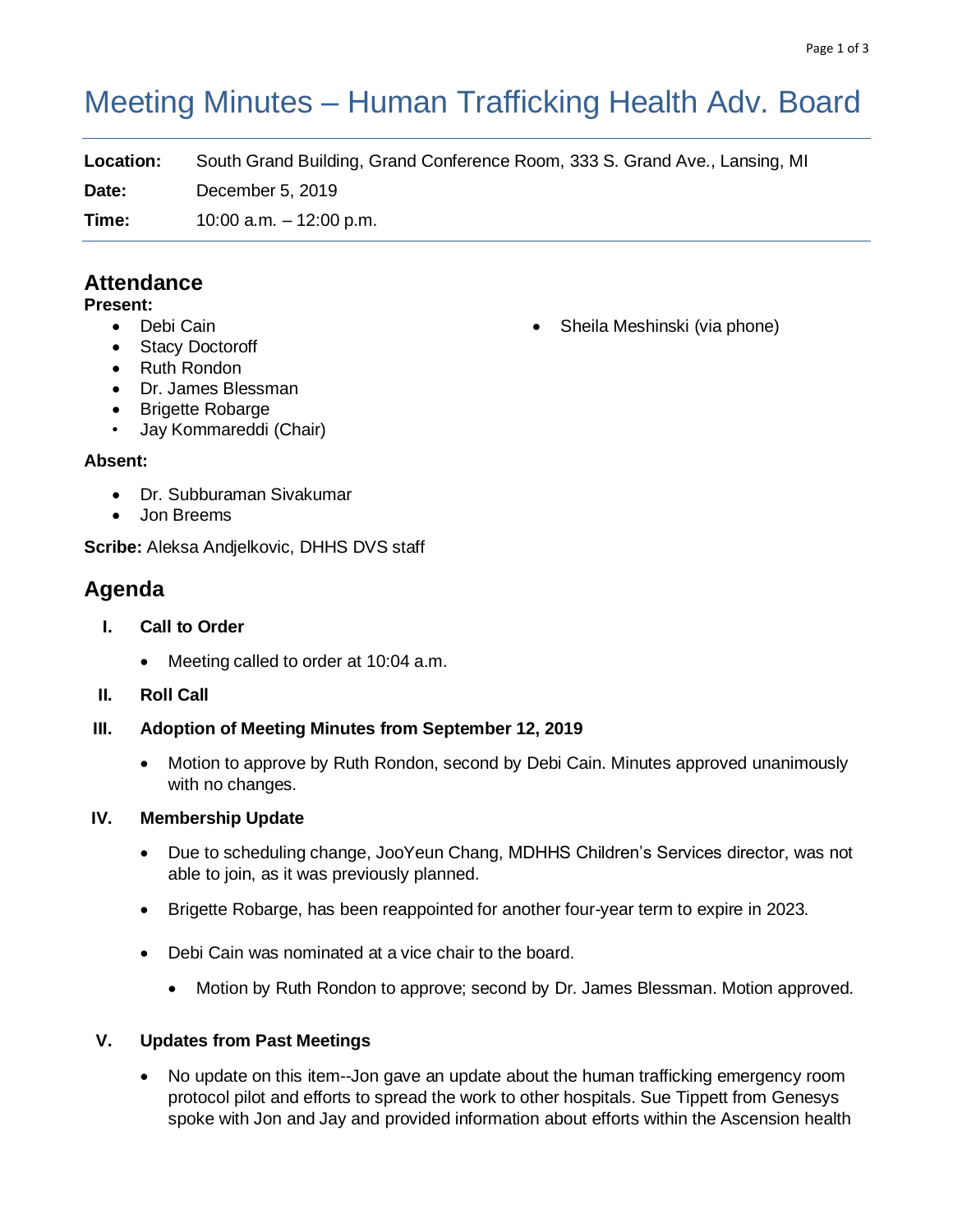system in Michigan to adopt human trafficking protocols. The lessons learned materials that were developed by Genesys will be updated this fall based on recent efforts.

- No update on this item--Members discussed the role of multidisciplinary teams in the human trafficking protocol pilot, and Debi said she would look into potential for collaboration with other multidisciplinary teams for issues like domestic violence and sexual assault. In addition, Sue is connecting Aleksa Andjelkovic with the Michigan College of Emergency Physicians who are interested in human trafficking materials for their members.
- Follow up item: Work in progress--: Debi Cain and Aleksa Andjelkovic will examine if there are opportunities for collaboration between human trafficking multidisciplinary teams and other related teams for domestic violence and sexual assault.
- Follow up item completed: Jon sent information to board members about a program in New York for connecting survivors with public benefits that was mentioned during the Kalamazoo YWCA's presentation at a previous meeting*.*

#### **VI. Update from Aleksa Andjelkovic, MDHHS Human Trafficking Coordinator**

• Aleksa Andjelkovic provided an update to the board about her work as the MDHHS Human Trafficking Coordinator. She also provided an update about: the Human Trafficking Commission in the Attorney General's office; impressions from the Juvenile Sex Trafficking conference in October 2019; and, events surrounding de-criminalization efforts in DC during the same month. The bill 318 was introduced by D.C. council member David Grosso but opposed by the council.

#### **VII. Update from Brigette Robarge, board member**

- Brigette Robarge provided an update to the board about her recent work including organizing a survivors' council. She also gave her perspective on the bill 318 as she went with a group of survivors to protest the bill and reported that this group of survivors had a chance to meet with D.C. council member David Grosso to express their opposition to the bill. She reported that survivors support partial decriminalization and that another seven states are considering similar bills such as NY, MA, CA, NH, RI. Brigitte reported that prosex movements are pushing for the bill while most people do not understand basis of Human Trafficking. She mentioned unprotected communities such as LGBTQ population and others that can also be inadvertently negatively impacted by potential full decriminalization.
- Survivors council: slow progress. First informal group in January. Brigitte investigated forming it as a formal council and will continue working on it.
- Brigitte is co-founder of recently established "What About Us" organization providing support for survivors.
- Follow up item: Brigitte proposed to start meeting with sex workers for reeducation about Human Trafficking. Ruth commented that at some point during her trafficking experience she too actually felt empowered while doing sex work, but that feeling eventually shifted.
- Follow up item: Brigitte Robarge will get to the board more information about MA Congress's full decriminalization bill.

#### **VIII. Update from Ruth Rondon, board member**